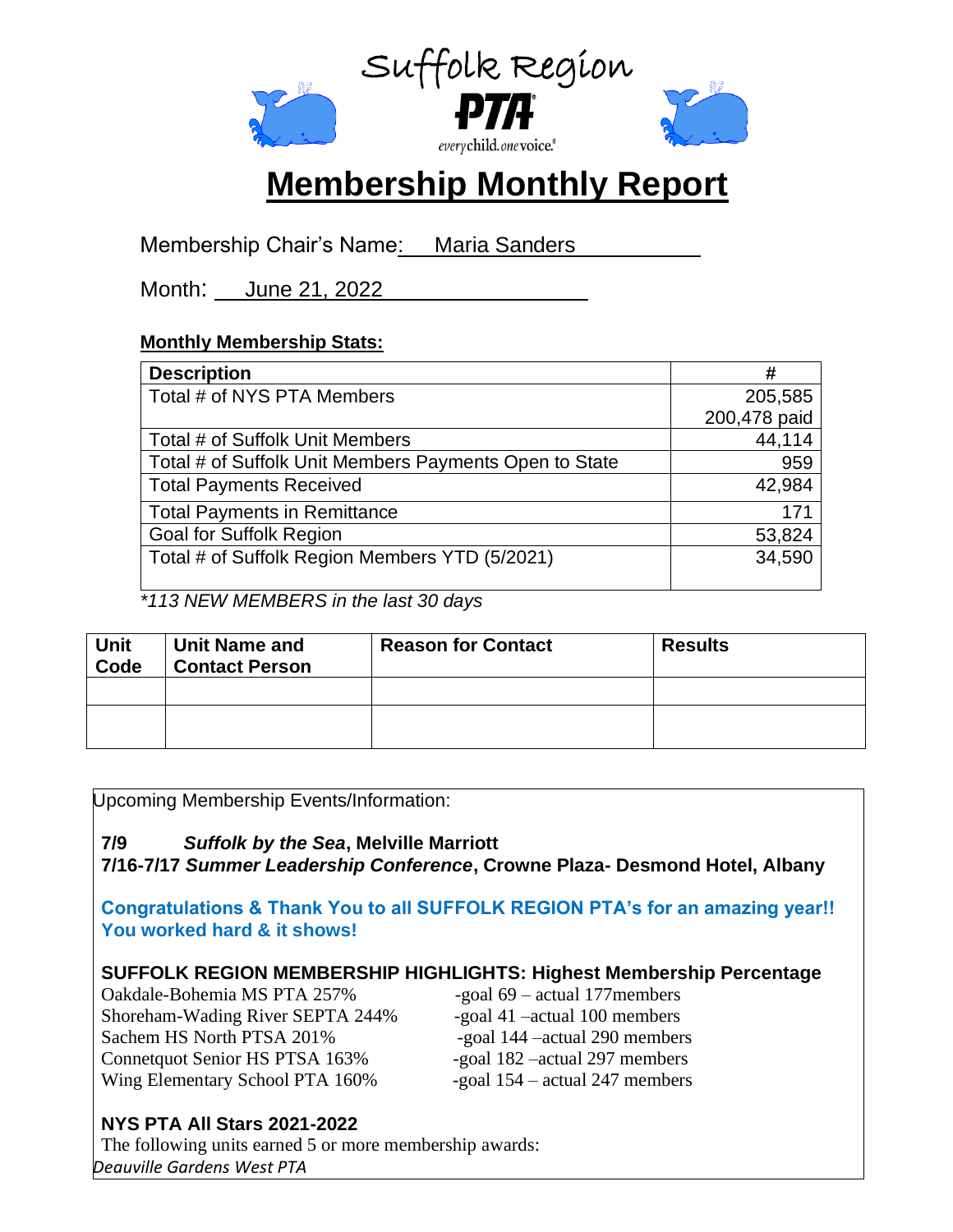*William Rall PTA Candlewood Middle School PTA Washington Primary School PTA Jefferson Elementary School PTA Stimson Middle School PTA Oakwood Primary Center PTA Countrywood PTA John F. Kennedy Elementary School PTA Norwood Avenue School PTA Hiawatha PTA Grundy Avenue School PTA Smithtown Elementary School PTA Mt. Pleasant Elementary PTA Thomas J. Lahey PTA Bay Elementary PTA Wenonah PTA Selden Middle School PTA Merrimac School PTA Cayuga Elementary School PTA Ralph G. Reed Middle School PTA Tamarac PTA Sagamore Middle School PTSA South Huntington SEPTA Maud S. Sherwood PTA Brookhaven Elementary School PTA Oakdale-Bohemia Middle School PTA Sycamore Avenue PTA Edith L. Slocum PTA South Ocean Middle School PTA Longwood Middle School PTA Ronkonkoma Middle School PTA Connetquot Senior High School PTSA Sachem High School North PTSA Wing Elementary School PTA Shoreham-Wading River SEPTA Sachem High School East PTA Jack Abrams Stem Magnet School PTA*

## **May: Good Apple Membership Growth Awards**

- More than 100% growth to earn the "GOLD level Good Apple" digital award badge
- More than 50% growth to earn the "SILVER level Good Apple" digital award badge
- More than 25% growth to earn the "BRONZE level Good Apple" digital award badge

#### **Recipient list attached.**

*Please make sure all membership dues are paid to state before 6/30. Update your new officers on memberhub, including membership chair.*

### *Have a wonderful summer!!*